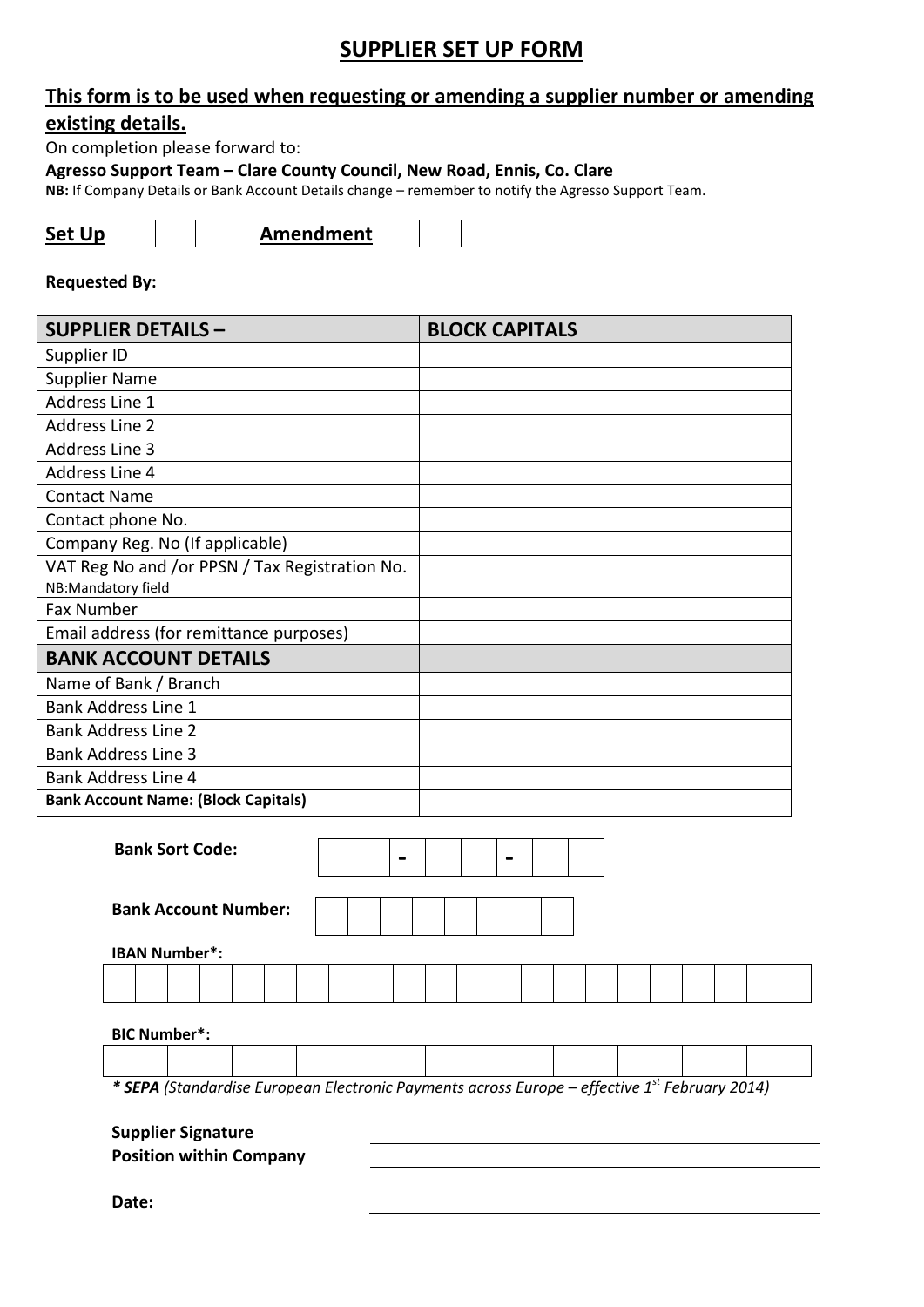#### **To be completed by council section requesting set-up.**

| <b>Invoice</b>                            |                             | Yes/No |
|-------------------------------------------|-----------------------------|--------|
| Tax System (indicate where<br>applicable) | Sub-Contractor              |        |
|                                           | <b>Professional Service</b> |        |
| Currency (other than euro)                |                             |        |

| <b>Supplier Group</b>                             | <b>Please Indicate</b> |
|---------------------------------------------------|------------------------|
| Trade Suppliers (NB : To request Tax Clearance    |                        |
| Certificate whereby value of payments will exceed |                        |
| €10K in 12 month period)                          |                        |
| Expenses (Staff / Member / Other)                 |                        |
| <b>Higher Education Grants</b>                    |                        |
| <b>Other Grants</b>                               |                        |
| <b>Other Local Authorities</b>                    |                        |
| <b>Revenue Commissioners</b>                      |                        |
| <b>Payroll Deductions</b>                         |                        |
| <b>Superannuation Awards</b>                      |                        |
| <b>Sundry Supplier</b>                            |                        |
| Housing Loan / Rent Refund                        |                        |

| Requested by: |  |
|---------------|--|
|---------------|--|

Section : \_\_\_\_\_\_\_\_\_\_\_\_\_\_\_\_\_\_\_\_\_\_\_\_\_\_\_\_\_\_\_\_\_\_\_ Date :

#### *Office Use Only*

|            | Date |
|------------|------|
| Entered By |      |
| Checked By |      |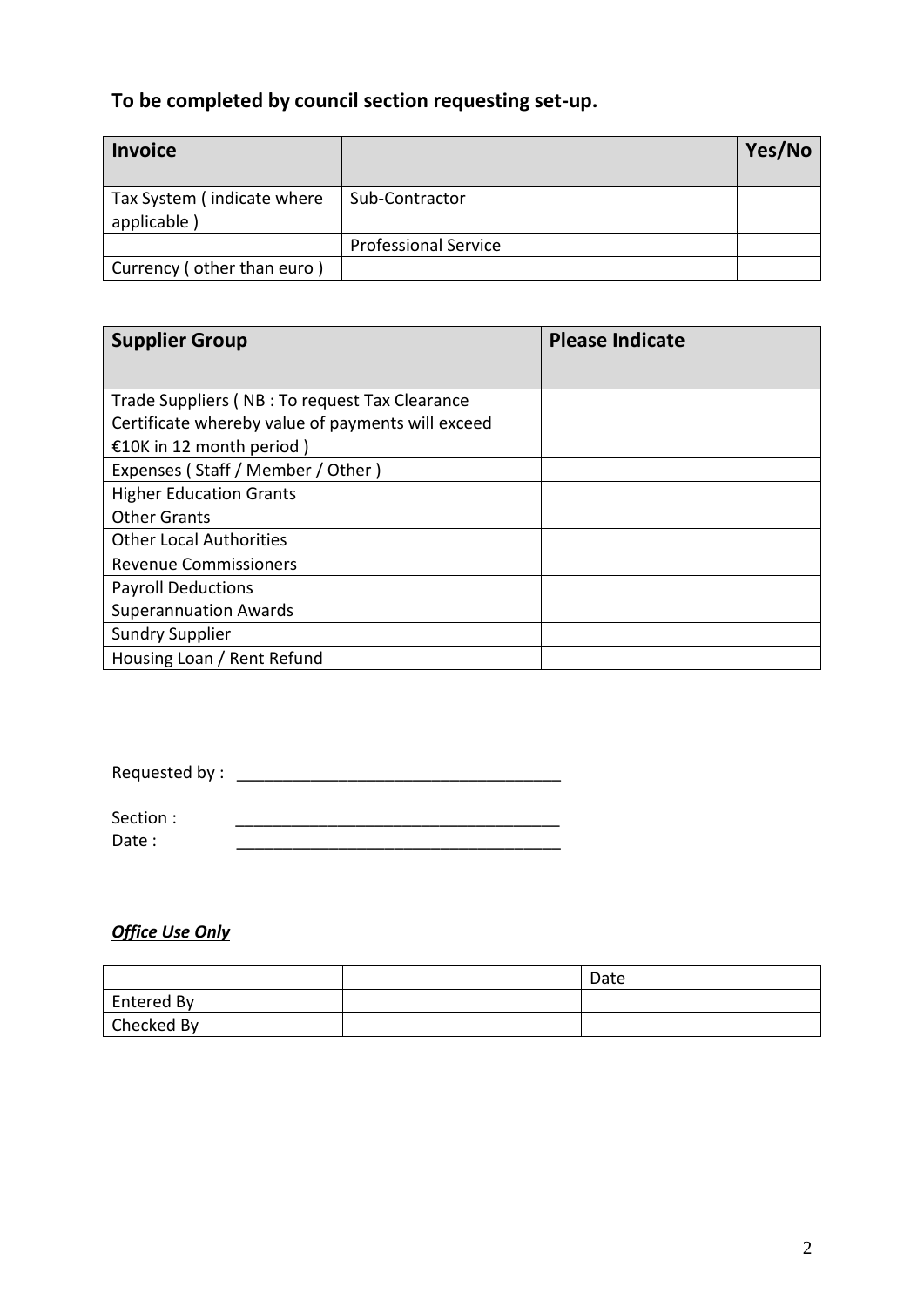# Agresso Support Supplier Set Up Privacy Notice



Comhairle Contae an Chláir Clare County Council

# Clare County Council *Comhairle Contae an Chláir*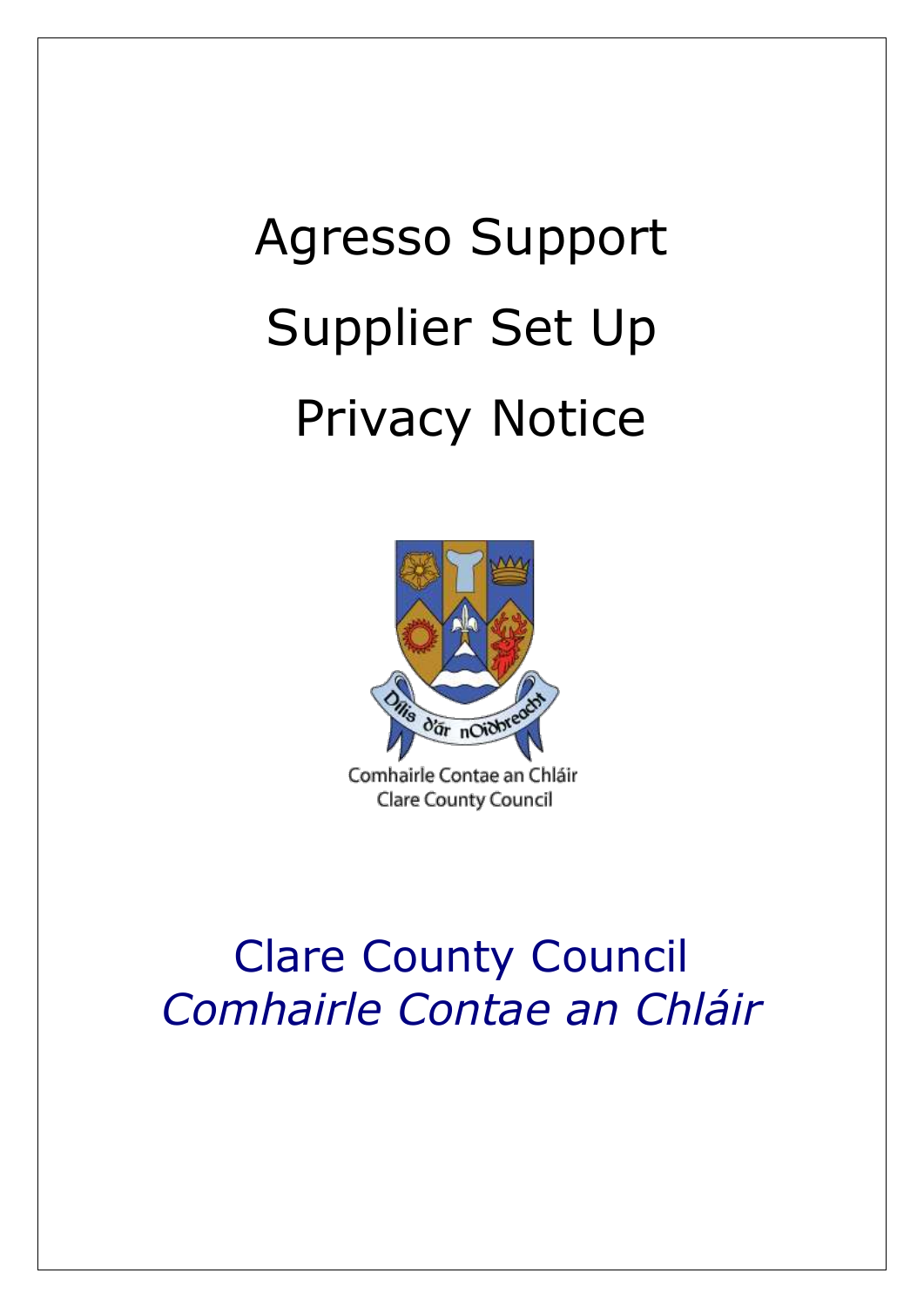

### **- REVISION CONTROL -**

| <b>Version</b> | <b>Date</b> | <b>Audience</b> |
|----------------|-------------|-----------------|
| 0.1            | 23 May 2018 | Public          |
|                |             |                 |
|                |             |                 |
|                |             |                 |
|                |             |                 |
|                |             |                 |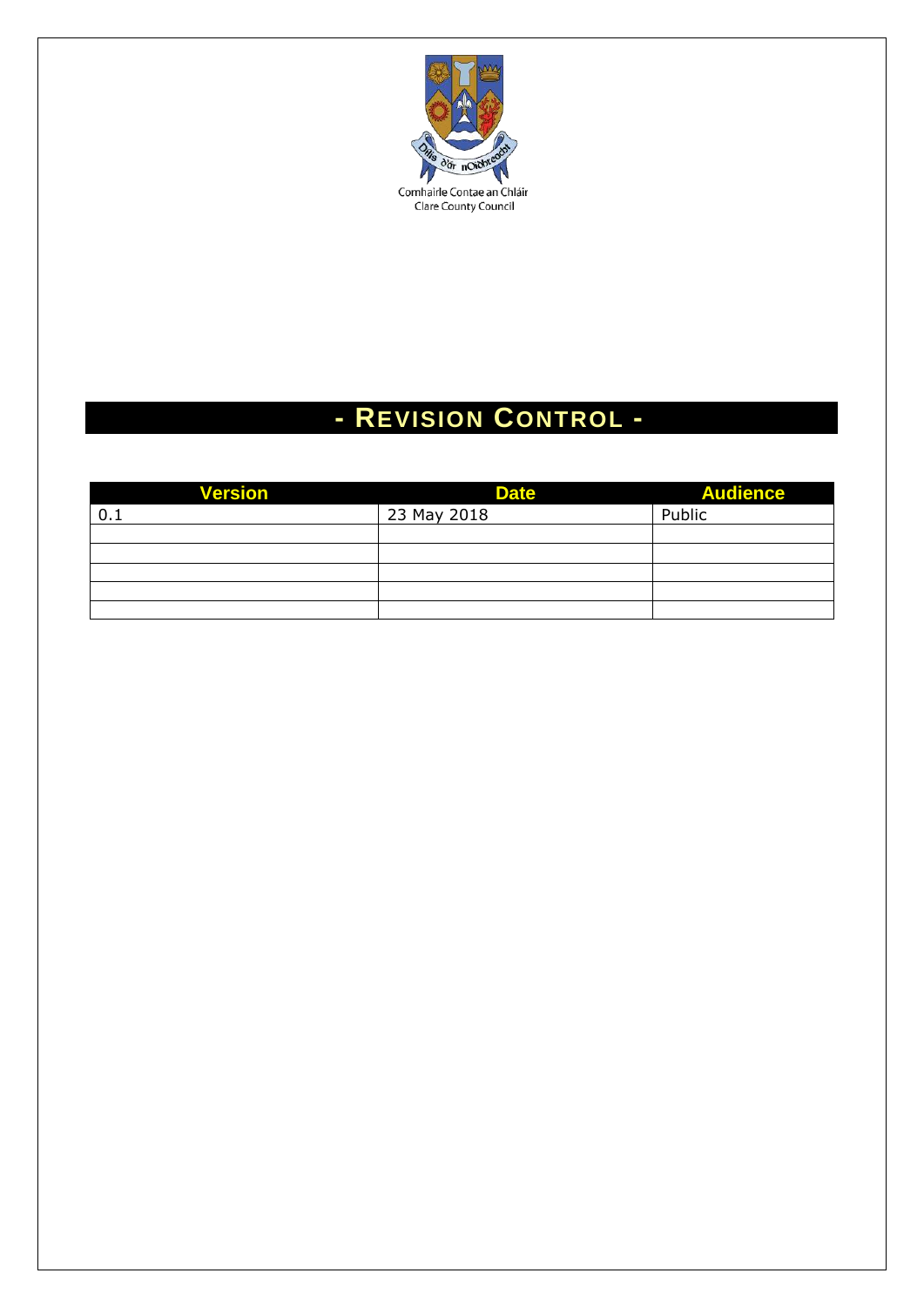

## - TABLE OF CONTENTS-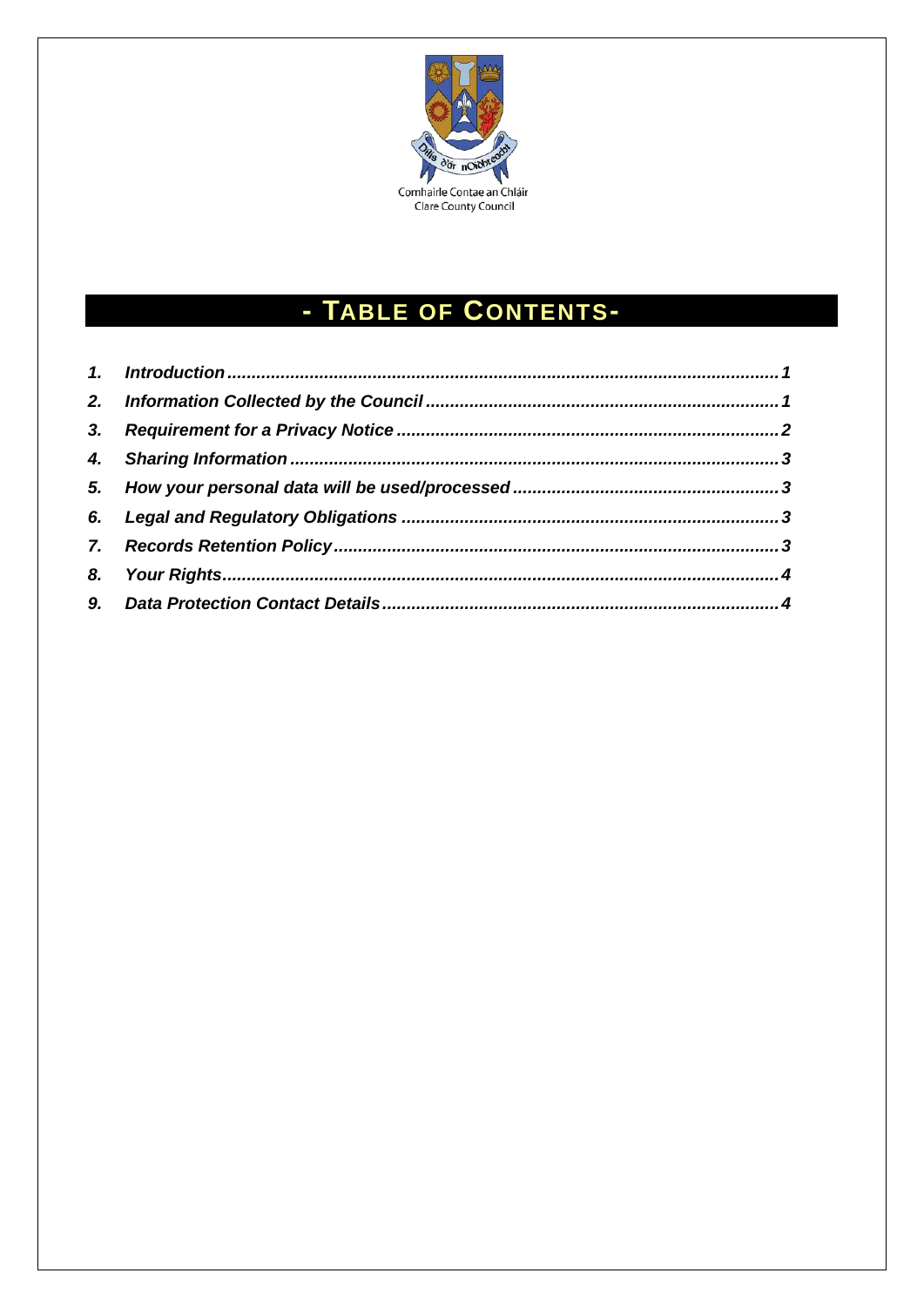#### <span id="page-5-0"></span>**1. Introduction**

Clare County Council (the Council) is responsible for the provision of an extensive range of public services this is the Privacy Notice for the Agresso Support function that facilitates Supplier set up's which allows the payment for good s and services carried out by Clare County Council.

The Council seeks to promote the economic, social and cultural development of Clare and in doing so contribute significantly to improving the quality of life of the people of the county. The delivery of high quality services, tailored to meet the needs of all our customers, remains one of the Council's core objectives and is included in our Corporate Plan.

This service includes not only the level and quality of service given to our customers, but also the quality of our decision-making processes, the efficiency and effectiveness of our corporate operations, standard of our facilities and our ability to adapt in an ever-changing environment. For further information please visit our website **[www.Clarecoco.ie](http://www.kerrycoco.ie/)**

#### <span id="page-5-1"></span>**2. Information Collected by the Council**

The Council processes**<sup>1</sup>** and uses certain types of information about individuals (Data Subjects) and organisations to provide the most effective and targeted range of services to meet the needs of the citizens, communities and businesses of Clare.

Depending on the service being sought or provided, the information we collect may include 'personal data'**<sup>2</sup>** as defined by the Data Protection Acts and by the General Data Protection Regulation 2016 (GDPR) and may relate to current, past and future service users; past, current and prospective employees; suppliers; and members of the public who may engage in communications with Council staff.

In addition, staff may be required, from time to time, to collect, process and use certain types of personal data to comply with regulatory or legislative requirements. This includes contact details to allow for efficient communication.

You do not have to provide all contact details but providing more, such as email, phone, address, make it easier to communicate with you.

**<sup>1</sup>** Processing is anything done with or to Personal Data, including data storage

**<sup>2</sup>** Personal Data is information about a living individual which is capable of identifying that individual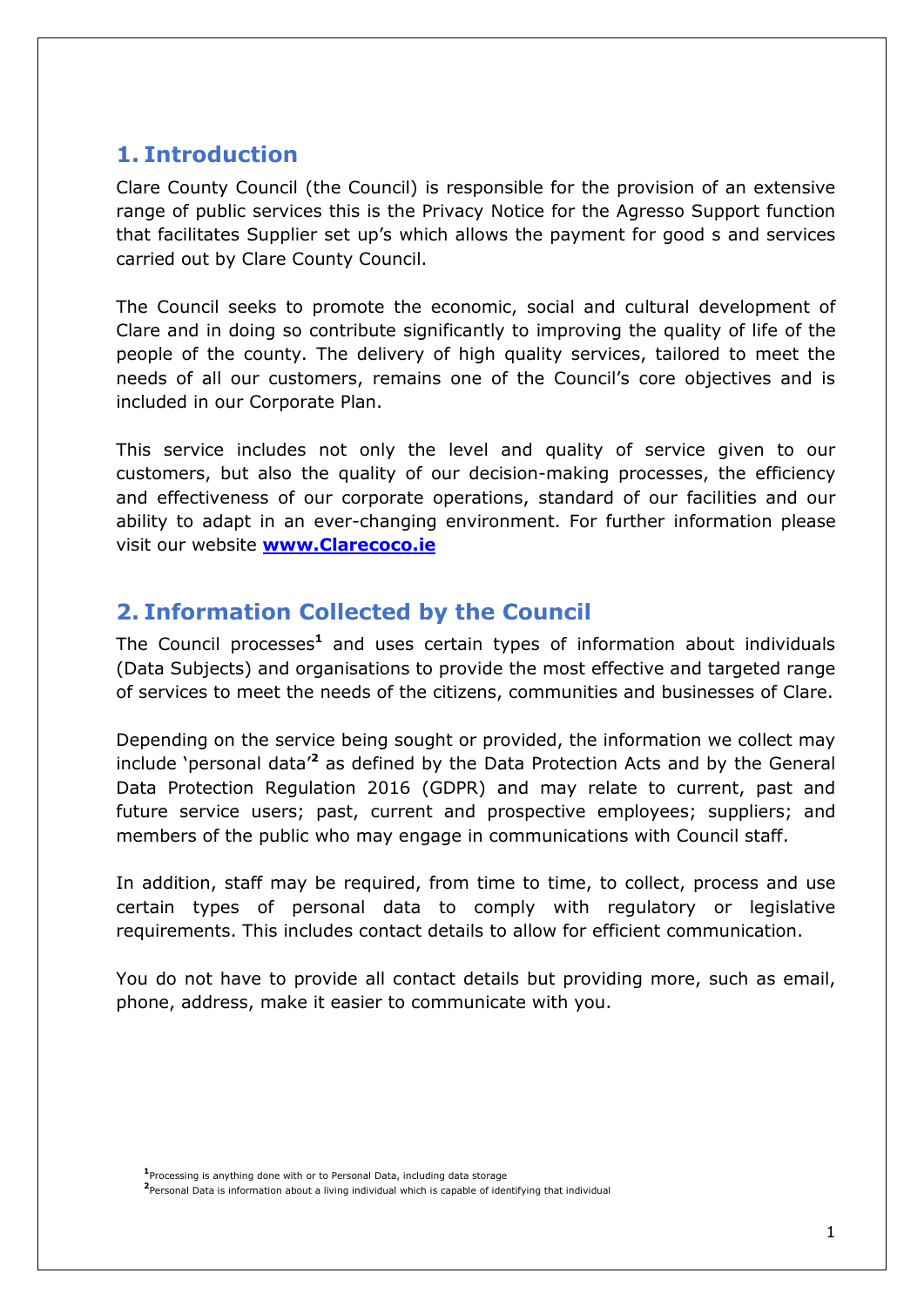Personal data is required in relation to the processing of payments to suppliers who are engaged by Clare County Council.

Data Subjects may be required to provide the following information where applicable:

- Name and Address;
- Contact Name:
- Contact Phone/Fax number:
- Email address for issuing remittance;
- PPSN/VAT Reg No./Tax Registration No.;
- Bank Details Name and address of branch, account name;
- IBAN number:
- BIC number;

#### <span id="page-6-0"></span>**3. Requirement for a Privacy Notice**

The Council will set out the information we require in a series of separate and distinct application forms and specific Privacy Notice relevant to each service application. Privacy Notices are located on our website at [www.Clarecoco.ie/](http://www.kerrycoco.ie/)

The Council has created this privacy notice to demonstrate our firm commitment to privacy and to assure you, that in all your dealings with accounts payable and processing of invoices, the Council will ensure the security of the data you provide to us.

The personal data you may be required to supply to us, or may be collected through other sources (investigations by Council staff; information from other third parties or agents acting on your behalf; etc) is,

- Obtained lawfully, fairly and in a transparent manner
- Obtained for only specified, explicit and legitimate purposes
- Adequate, relevant and limited to what is necessary for purpose for which it was obtained
- Recorded, stored accurately and securely and where necessary kept up to date
- Kept only for as long as is necessary for the purposes for which it was obtained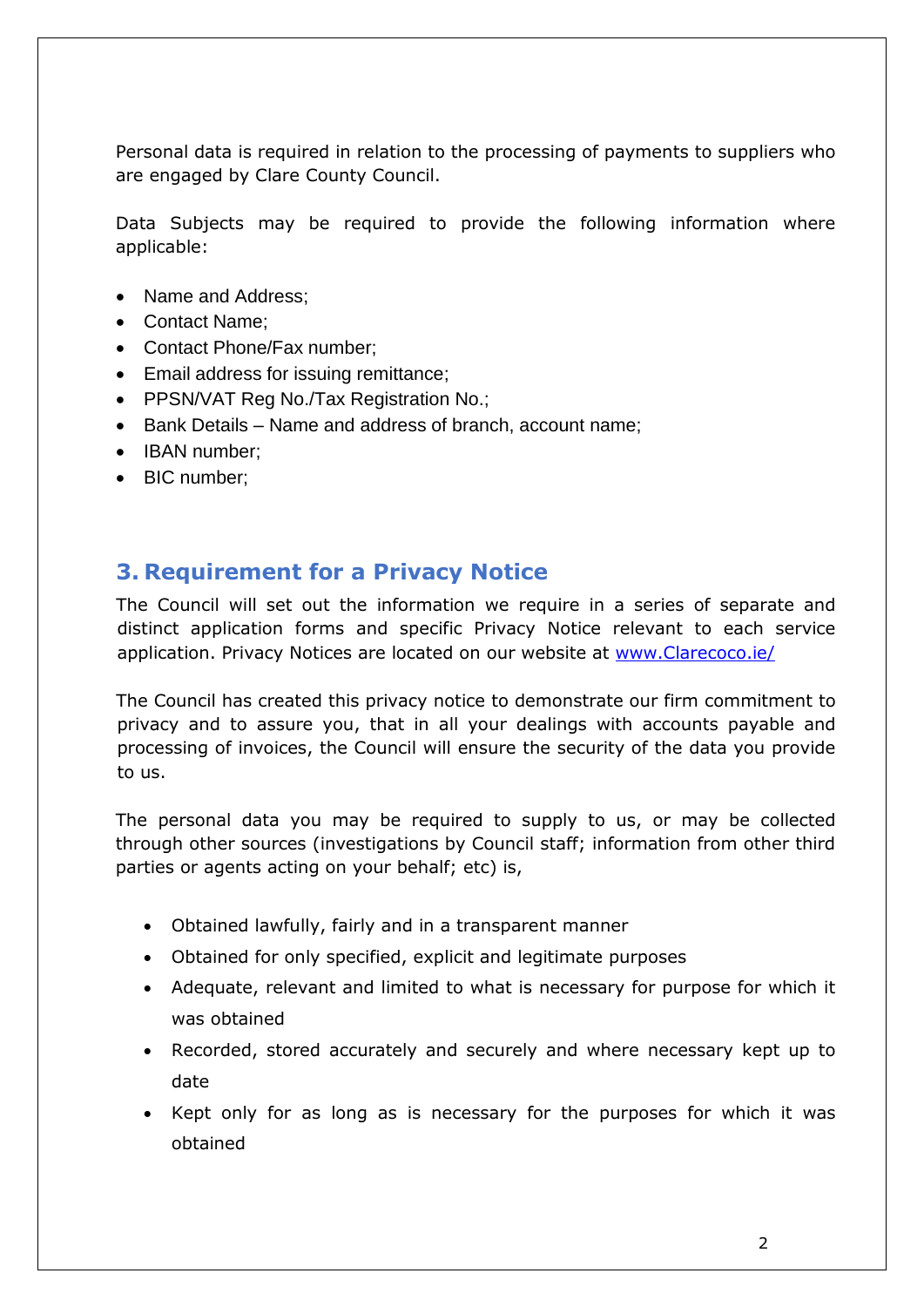- Kept in a form which permits identification of the data subject for no longer than is necessary
- Processed only in a manner that ensures the appropriate security of the personal data including protection against unauthorised or unlawful processing.

#### <span id="page-7-0"></span>**4. Sharing Information**

The Council may share your information internally (within the Council) in accordance with statutory obligations. In addition, the Council may share your information with third parties in accordance with statutory and regulatory obligations. We disclose personal data to public authorities as required by law, including to the Revenue Commissioners in accordance with the Taxes Consolidations Act 1997 and the other tax legislation.

#### <span id="page-7-1"></span>**5. How your personal data will be used/processed**

The volume of suppliers the Council has requires a specific Financial package (Agresso) to manage suppliers details and process invoices. The information contained is replicated from original hard copy supplier set up form. The physical form is retained and access to the data is controlled and restricted to relevant staff. No amendments of any of your details on Agresso will be allowed without contacting you to clarify if the changes were requested by you.

#### <span id="page-7-2"></span>**6. Legal and Regulatory Obligations**

The legal basis and legitimate interest for processing personal data are included in

- Section 98, 99 & 107 Local Government Act 2001
- Accounting Code of Practice and Regulations for Local Authorities
- Statutory and Regulatory Requirements
- Audit Requirements.

#### <span id="page-7-3"></span>**7. Records Retention Policy**

Clare County Council has a detailed record retention policy which goes in to more detail of the time period for which your personal data will be retained by Clare County Council and what will happen to it after the required retention period has expired.

A copy of the section of our Record Retention Policy that relates to this activity can be accessed via the following link,

[http://www.lgma.ie/sites/default/files/2002\\_national\\_retention\\_policy\\_for\\_local\\_authority\\_records\\_2.pdf](http://www.lgma.ie/sites/default/files/2002_national_retention_policy_for_local_authority_records_2.pdf)